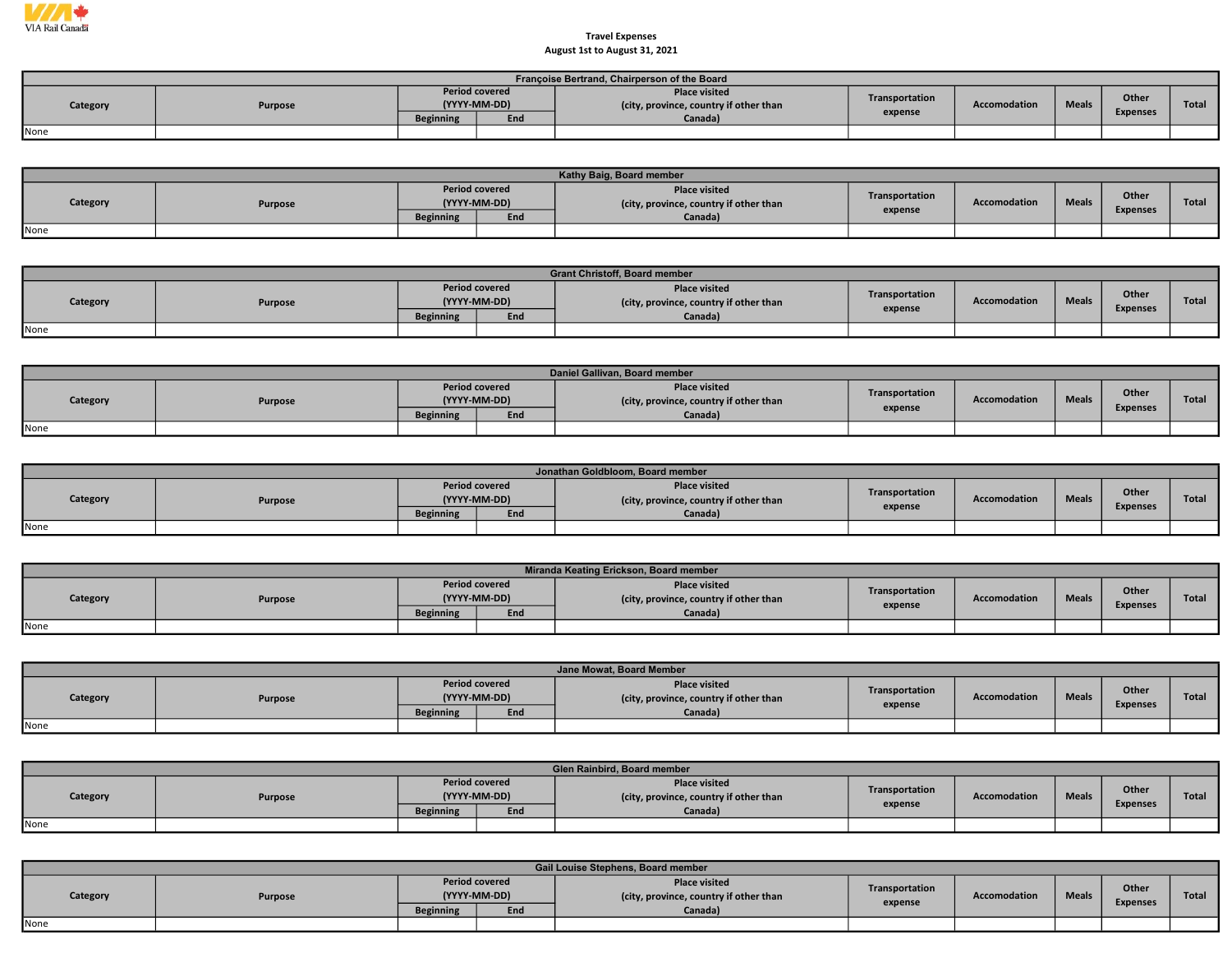

## Travel Expenses August 1st to August 31, 2021

|                           | AUGUSL ISL LU AUGUSL 31, ZUZI |                                       |     |                                                                |                                |  |  |                 |       |  |  |  |  |
|---------------------------|-------------------------------|---------------------------------------|-----|----------------------------------------------------------------|--------------------------------|--|--|-----------------|-------|--|--|--|--|
| Kenneth Tan, Board Member |                               |                                       |     |                                                                |                                |  |  |                 |       |  |  |  |  |
| Category                  | Purpose                       | <b>Period covered</b><br>(YYYY-MM-DD) |     | <b>Place visited</b><br>(city, province, country if other than | Transportation<br>Accomodation |  |  | Other           | Total |  |  |  |  |
|                           |                               | <b>Beginning</b>                      | End | Canada)                                                        | expense                        |  |  | <b>Expenses</b> |       |  |  |  |  |
| None                      |                               |                                       |     |                                                                |                                |  |  |                 |       |  |  |  |  |

|          | Geneviève Tanguay, Board Member |                                       |     |                                                                |                |                     |              |                 |              |  |  |  |  |
|----------|---------------------------------|---------------------------------------|-----|----------------------------------------------------------------|----------------|---------------------|--------------|-----------------|--------------|--|--|--|--|
| Category | Purpose                         | <b>Period covered</b><br>(YYYY-MM-DD) |     | <b>Place visited</b><br>(city, province, country if other than | Transportation | <b>Accomodation</b> | <b>Meals</b> | Other           | <b>Total</b> |  |  |  |  |
|          |                                 | <b>Beginning</b>                      | End | Canada)                                                        | expense        |                     |              | <b>Expenses</b> |              |  |  |  |  |
| None     |                                 |                                       |     |                                                                |                |                     |              |                 |              |  |  |  |  |

|          | Vianne Timmons, Board Member |                  |                                       |                                                                |                |                     |              |                          |              |  |  |  |  |  |
|----------|------------------------------|------------------|---------------------------------------|----------------------------------------------------------------|----------------|---------------------|--------------|--------------------------|--------------|--|--|--|--|--|
| Category | Purpose                      |                  | <b>Period covered</b><br>(YYYY-MM-DD) | <b>Place visited</b><br>(city, province, country if other than | Transportation | <b>Accomodation</b> | <b>Meals</b> | Other<br><b>Expenses</b> | <b>Total</b> |  |  |  |  |  |
|          |                              | <b>Beginning</b> | End                                   | Canada)                                                        | expense        |                     |              |                          |              |  |  |  |  |  |
| None     |                              |                  |                                       |                                                                |                |                     |              |                          |              |  |  |  |  |  |

|          | <b>Cynthia Garneau, President and Chief Executive Officer</b> |                       |              |                                                                |                |                     |              |                 |              |  |  |  |  |
|----------|---------------------------------------------------------------|-----------------------|--------------|----------------------------------------------------------------|----------------|---------------------|--------------|-----------------|--------------|--|--|--|--|
| Category | Purpose                                                       | <b>Period covered</b> | (YYYY-MM-DD) | <b>Place visited</b><br>(city, province, country if other than | Transportation | <b>Accomodation</b> | <b>Meals</b> | Other           | <b>Total</b> |  |  |  |  |
|          |                                                               | <b>Beginning</b>      | End          | Canada)                                                        | expense        |                     |              | <b>Expenses</b> |              |  |  |  |  |
| None     |                                                               |                       |              |                                                                |                |                     |              |                 |              |  |  |  |  |

|          |         |                                       |     | Mario Bergeron, Chief Mechanical and Maintenance Officer       |                |              |              |                 |       |
|----------|---------|---------------------------------------|-----|----------------------------------------------------------------|----------------|--------------|--------------|-----------------|-------|
| Category | Purpose | <b>Period covered</b><br>(YYYY-MM-DD) |     | <b>Place visited</b><br>(city, province, country if other than | Transportation | Accomodation | <b>Meals</b> | <b>Other</b>    | Total |
|          |         | <b>Beginning</b>                      | End | Canada)                                                        | expense        |              |              | <b>Expenses</b> |       |
| None     |         |                                       |     |                                                                |                |              |              |                 |       |

|          | Danielle Boisvert, Vice President, Corporate Controller |                       |              |                                                                |                |                     |              |                 |       |  |  |  |  |  |
|----------|---------------------------------------------------------|-----------------------|--------------|----------------------------------------------------------------|----------------|---------------------|--------------|-----------------|-------|--|--|--|--|--|
| Category | Purpose                                                 | <b>Period covered</b> | (YYYY-MM-DD) | <b>Place visited</b><br>(city, province, country if other than | Transportation | <b>Accomodation</b> | <b>Meals</b> | Other           | Total |  |  |  |  |  |
|          |                                                         | <b>Beginning</b>      | End          | Canada)                                                        | expense        |                     |              | <b>Expenses</b> |       |  |  |  |  |  |
| None     |                                                         |                       |              |                                                                |                |                     |              |                 |       |  |  |  |  |  |

|          |         |                                       |     | Bruno Cacciola, Vice President, Fleet Renewal Program          |                |                     |              |                 |              |
|----------|---------|---------------------------------------|-----|----------------------------------------------------------------|----------------|---------------------|--------------|-----------------|--------------|
| Category | Purpose | <b>Period covered</b><br>(YYYY-MM-DD) |     | <b>Place visited</b><br>(city, province, country if other than | Transportation | <b>Accomodation</b> | <b>Meals</b> | Other           | <b>Total</b> |
|          |         | <b>Beginning</b>                      | End | Canada)                                                        | expense        |                     |              | <b>Expenses</b> |              |
| None     |         |                                       |     |                                                                |                |                     |              |                 |              |

|                            |                                       |     | Marie-Claude Cardin, Chief Financial Officer                   |                |              |              |                 |              |
|----------------------------|---------------------------------------|-----|----------------------------------------------------------------|----------------|--------------|--------------|-----------------|--------------|
| Category<br><b>Purpose</b> | <b>Period covered</b><br>(YYYY-MM-DD) |     | <b>Place visited</b><br>(city, province, country if other than | Transportation | Accomodation | <b>Meals</b> | Other           | <b>Total</b> |
|                            | <b>Beginning</b>                      | End | Canada)                                                        | expense        |              |              | <b>Expenses</b> |              |
| None                       |                                       |     |                                                                |                |              |              |                 |              |

|          | Sandro Cellucci, Chief Legal & Risk Officer (starting August 23, 2021) |                                       |     |                                                                |                           |                     |              |                          |              |  |  |
|----------|------------------------------------------------------------------------|---------------------------------------|-----|----------------------------------------------------------------|---------------------------|---------------------|--------------|--------------------------|--------------|--|--|
| Category | Purpose                                                                | <b>Period covered</b><br>(YYYY-MM-DD) |     | <b>Place visited</b><br>(city, province, country if other than | Transportation<br>expense | <b>Accomodation</b> | <b>Meals</b> | Other<br><b>Expenses</b> | <b>Total</b> |  |  |
|          |                                                                        | <b>Beginning</b>                      | End | Canada)                                                        |                           |                     |              |                          |              |  |  |
| None     |                                                                        |                                       |     |                                                                |                           |                     |              |                          |              |  |  |